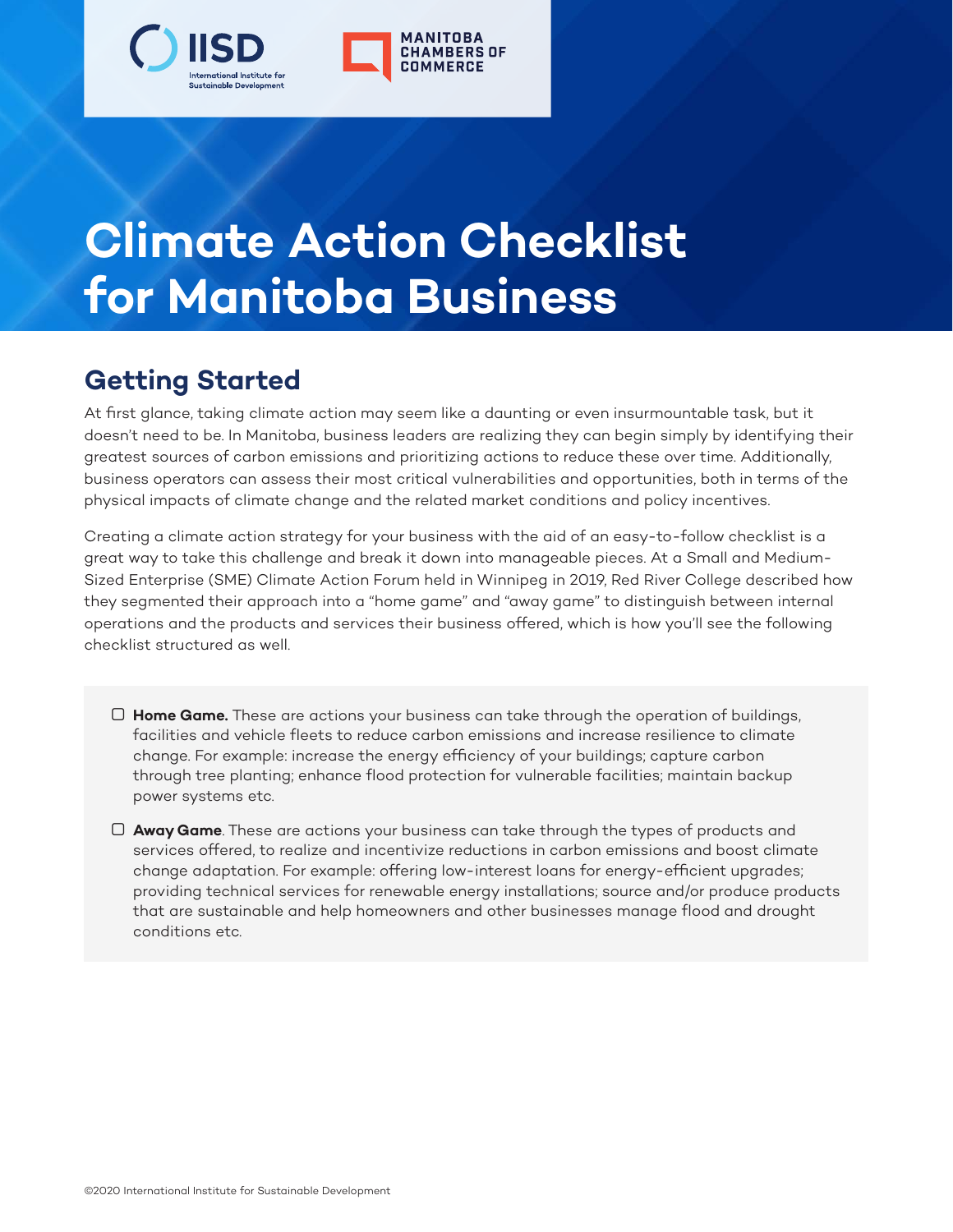# **Home Game Strategy**

Use this checklist as a guide to creating your *Home Game* strategy for taking climate action through business operations. Adjacent to the checklist items you will see a "More info" link. Clicking on these will automatically take you to the relevant section in the "Supplemental Guidance Notes" at the end of this document for additional information.

## **Step 1: Discuss the rationale for taking climate action in business operations.**

- **Discuss** the rationale for taking climate action through business operations with managers and staff and brainstorm on ideas. [More info](#page-3-0)
- **Research** the latest trends and best practices in facility management, building energy efficiency and fleet fuel efficiency.
- **Quantify** your energy use and carbon emissions across your operations. More info

#### **Step 2: Identify ways to reduce carbon emissions in business operations and take priority actions.**

- **Avoid** creating carbon emissions where possible. [More info](#page-3-0)
- **Reduce** energy use in carbon-intensive operational areas. [More info](#page-3-0)
- **Replace** high-carbon sources of energy with renewable energy alternatives. [More info](#page-3-0)
- **Offset** emissions by purchasing *carbon offsets* where you cannot reduce emissions yourself. [More info](#page-3-0)

#### **Step 3: Increase resilience to climate change.**

- **Assess** climate change vulnerability and risk in business operations. [More info](#page-4-0)
- **Mitigate** priority risks and build resilience to climate change. [More info](#page-4-0)

#### **Step 4: Communicate your climate actions and continually improve.**

- **Communicate** your climate actions with staff and stakeholders. [More info](#page-4-0)
- **Review** climate actions with managers and staff to discuss lessons learned and make improvements where needed.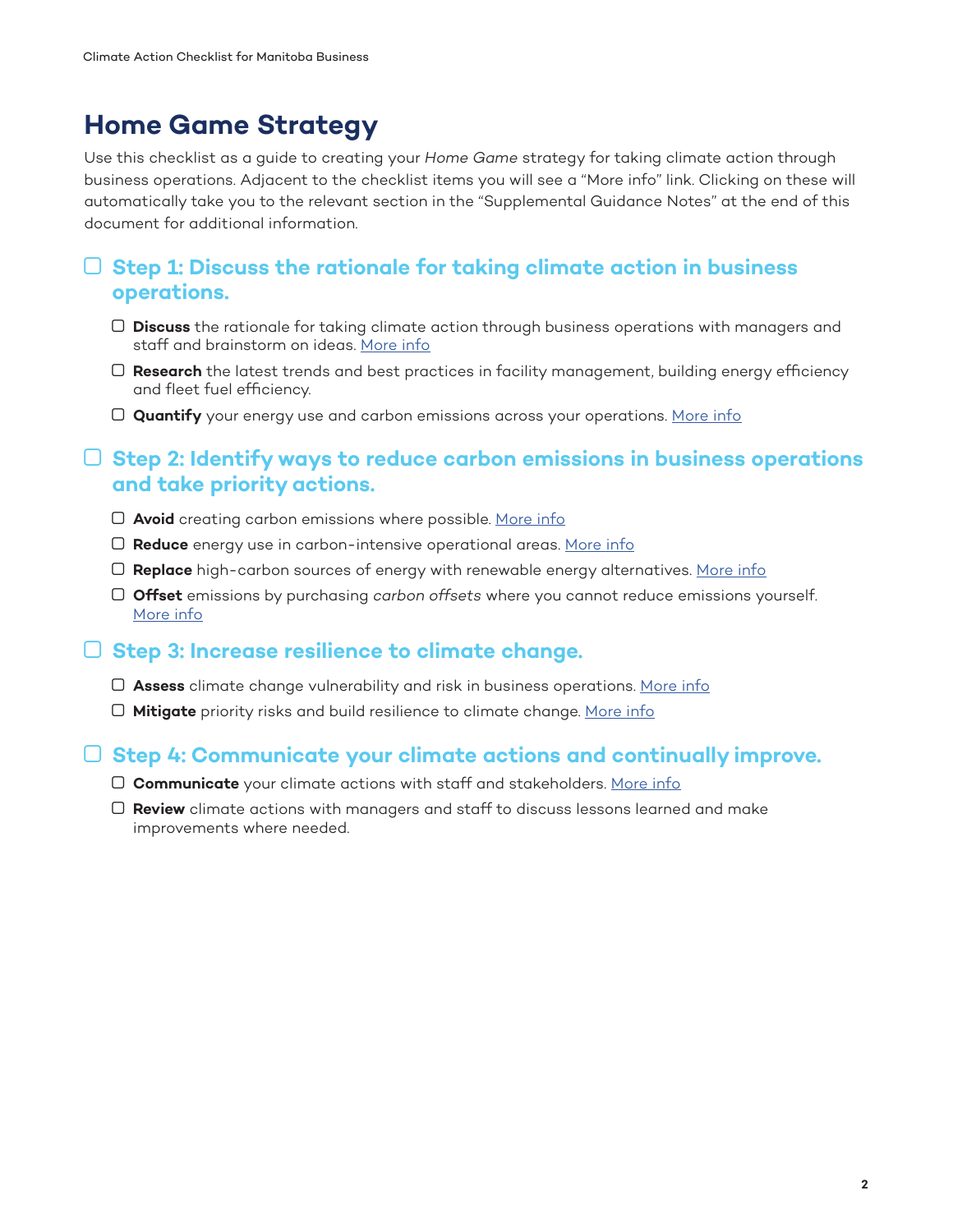# **Away Game Strategy**

Use this checklist as a guide to create your Away Game strategy for taking climate action through the products and services you offer to customers and clients.

#### **Step 1: Discuss the rationale for taking climate action in products and services.**

- **Discuss** the rationale for taking climate action through products and services with managers and staff and brainstorm ideas. [More info](#page-4-0)
- **Research** the latest trends and best practices in low-carbon products and services in your sector and learn what your competitors are doing.
- **Quantify** the energy use and carbon emissions of your products and services. [More info](#page-4-0)

#### **Step 2: Identify ways to reduce carbon emissions from your products and services and take priority actions.**

- □ **Avoid** using carbon-intensive materials in your supply chain. [More info](#page-5-0)
- **Reduce** energy use and carbon emissions from your production and service lines. [More info](#page-5-0)
- **Replace** high-carbon sources of energy used in your production and service lines with renewable energy alternatives. [More info](#page-5-0)
- **Innovate** by producing and/or promoting new products and services that have no or low-carbon emissions or that can contribute to the lowering of carbon emissions. [More info](#page-5-0)r

#### **Step 3: Increase resilience to climate change in your products and services.**

- **Assess** vulnerability and risk to climate change in your products and services. [More info](#page-6-0)
- **Mitigate** priority risks in your products and services and build resilience to climate change. [More info](#page-6-0)

#### **Step 4: Look for new market opportunities resulting from climate change.**

- **Scan** for new market opportunities emerging as a direct or indirect result of climate change and discuss with managers and staff. [More info](#page-6-0)
- **Leverage** new market opportunities where feasible.

#### **Step 5: Communicate your climate actions and continually improve.**

- **Communicate** your climate actions with staff and stakeholders. [More info](#page-4-0)
- **Review** climate actions with managers and staff to discuss lessons learned and make improvements where needed.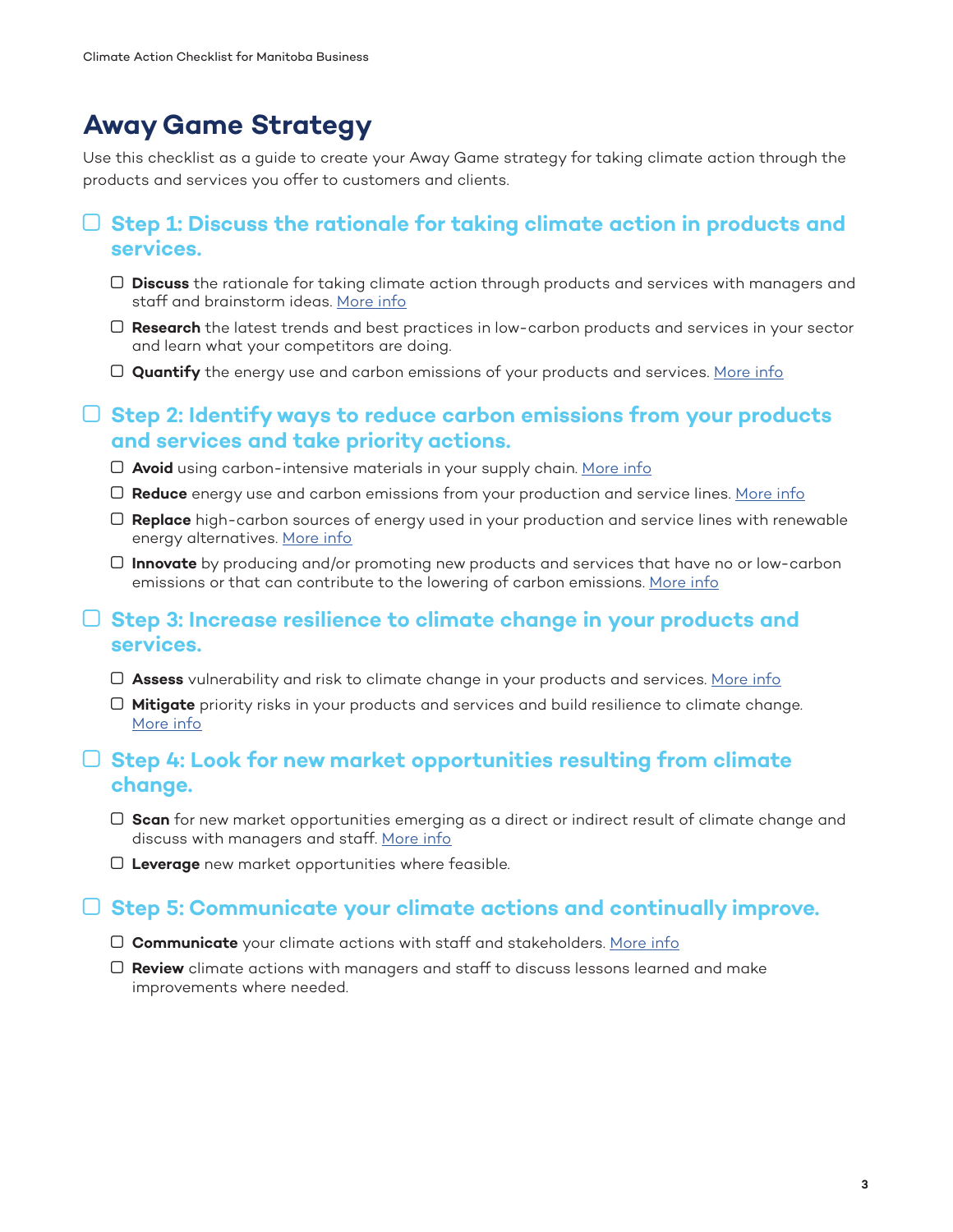# <span id="page-3-0"></span>**Supplemental Guidance Notes**

# **Home Game: Rationale**

For more information on the urgency of taking climate action, refer to the Climate Change Primer for Manitoba Business<https://mbchamber.mb.ca/climate-change-action-toolkit-for-manitoba-business/>

# **Quantify Energy Use and Carbon Emissions in Your Home Game**

A simple qualitative mapping of sources of carbon emissions can be conducted through discussions in a regular staff meeting format. For a more rigorous analysis, seek the services of a qualified energy auditor and carbon emissions expert.

For guidance see: <http://carbonfootprintmanagement.com/roadmap-carbon-neutral-business/>

For training and certification on the basics of organization GHG accounting: [https://ghginstitute.org/](https://ghginstitute.org/product/201-basics-organizational-ghg-accounting/) [product/201-basics-organizational-ghg-accounting/](https://ghginstitute.org/product/201-basics-organizational-ghg-accounting/)

For technical support, training and certification see:<https://climatesmartbusiness.com/how-it-works/>

## **Home Game: Avoid**

Avoid creating carbon emissions from buildings, facilities and vehicle fleets where possible, including by recycling or reusing materials, eliminating the use of carbon-intensive materials, and/or using electric vehicles.

# **Home Game: Reduce**

For guidance on how to reduce energy use and carbon emissions see:

<https://wbcsdpublications.org/integrated-energy-strategy/>

<http://carbonfootprintmanagement.com/roadmap-carbon-neutral-business/>

For technical support, training and certification on reducing energy use and carbon emissions see: <https://climatesmartbusiness.com/how-it-works/>

# **Home Game: Replace**

For guidance on replacing carbon-intensive sources of energy with renewable alternatives see: [http://](http://carbonfootprintmanagement.com/roadmap-carbon-neutral-business/) [carbonfootprintmanagement.com/roadmap-carbon-neutral-business/](http://carbonfootprintmanagement.com/roadmap-carbon-neutral-business/)

For technical support, training and certification see:<https://climatesmartbusiness.com/how-it-works/>

# **Home Game: Offset**

For an explanation of the basics of offsetting carbon emissions visit: [https://davidsuzuki.org/what-you](https://davidsuzuki.org/what-you-can-do/carbon-offsets/)[can-do/carbon-offsets/](https://davidsuzuki.org/what-you-can-do/carbon-offsets/)

For additional guidance see: [http://carbonfootprintmanagement.com/roadmap-carbon-neutral](http://carbonfootprintmanagement.com/roadmap-carbon-neutral-business/)[business/](http://carbonfootprintmanagement.com/roadmap-carbon-neutral-business/)

For technical support, training and certification see:<https://climatesmartbusiness.com/how-it-works/>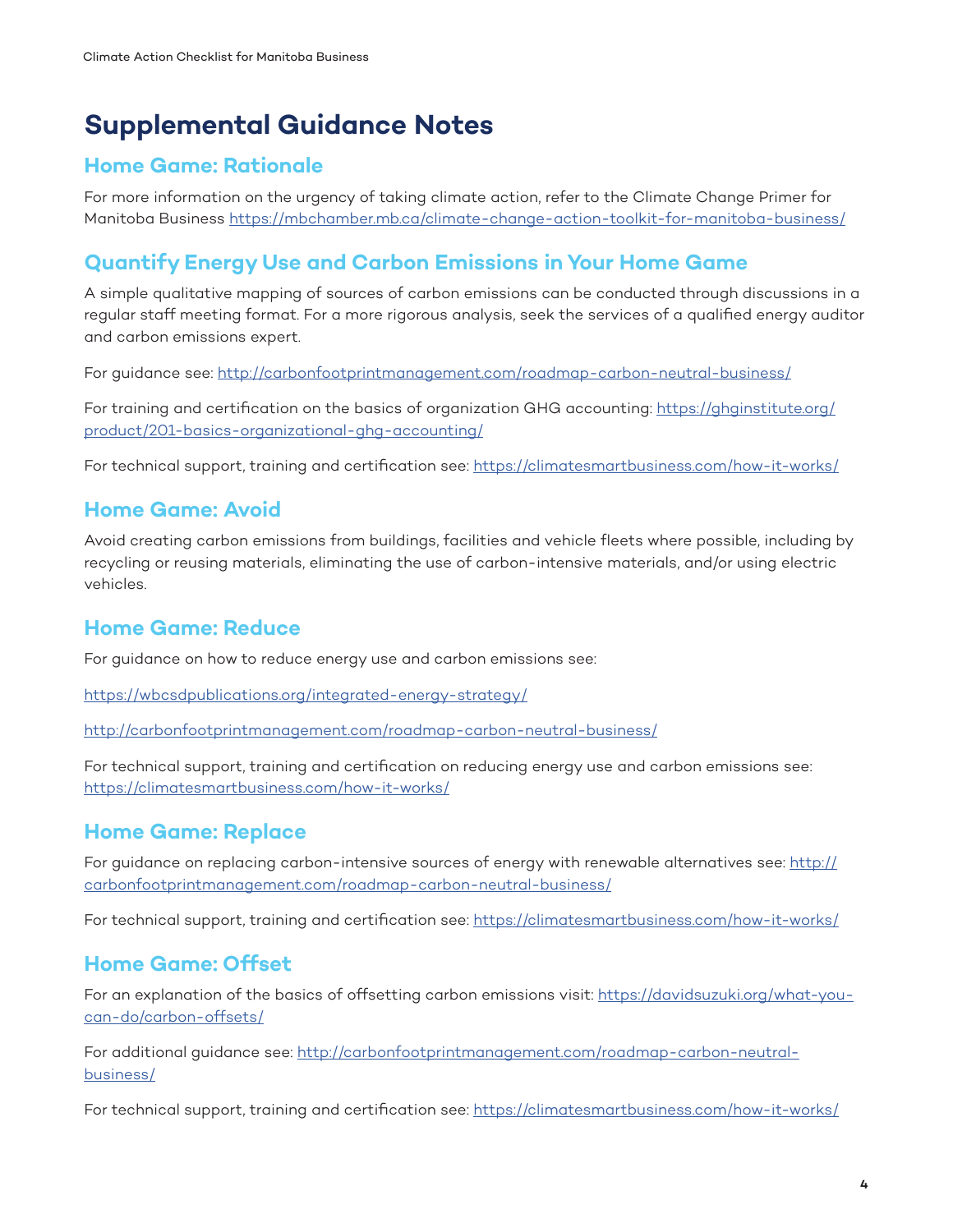# <span id="page-4-0"></span>**Increasing Climate Resilience: Home Game**

Assessing your business's vulnerabilities to climate change and the risks your business faces can be accomplished by addressing the following questions:

- A. What are the business activities, systems and facilities in use across your value chain?
- B. Which climate parameters can directly affect your business activities, systems and facilities? How might climate change indirectly affect your business activities, systems and facilities, i.e., through changes in policy, consumer preferences or market prices?
- C. For potentially affected business activities, systems and facilities, what is the potential degree of risk?
- D. For high-risk areas, what adaptation actions can be taken now and which could be triggered later to mitigate the risk?

For a simple qualitative assessment of vulnerability and risk, ask the above questions in a series of meetings. For a more rigorous and quantitative assessment of risk, seek out the services of a qualified climate change resilience specialist/risk assessor who can facilitate your internal discussion and arrange for the necessary expert climatological analyses.

For International Standards on Risk Management:<https://www.iso.org/iso-31000-risk-management.html>

For more information and technical support on climate resilience, risk and adaptation visit:

- [www.iisd.org/topic/climate-change-adaptation](http://www.iisd.org/topic/climate-change-adaptation)
- <http://prairieclimatecentre.ca/>
- <https://novelfutures.com/climate-resilience-%26-risk>
- <https://www.risksciences.com/sector/climate-change-adaptation/>

#### **Communicate**

For communicating climate action within your business and with external stakeholders, refer to the Manitoba Climate Action Communications Guide for Business [https://mbchamber.mb.ca/climate](https://mbchamber.mb.ca/climate-change-action-toolkit-for-manitoba-business/)[change-action-toolkit-for-manitoba-business/](https://mbchamber.mb.ca/climate-change-action-toolkit-for-manitoba-business/)

For additional guidance see: [http://carbonfootprintmanagement.com/roadmap-carbon-neutral](http://carbonfootprintmanagement.com/roadmap-carbon-neutral-business/)[business/](http://carbonfootprintmanagement.com/roadmap-carbon-neutral-business/)

For technical support, training and certification see: <https://climatesmartbusiness.com/how-it-works/>

#### **Away Game: Rationale**

For more information on the urgency of taking climate action, refer to the Climate Change Primer for Manitoba Business <https://mbchamber.mb.ca/climate-change-action-toolkit-for-manitoba-business/>

# **Quantify Energy Use and Carbon Emissions in Your Away Game**

Carbon life cycle assessment and analysis is a methodology that can be used to quantify the carbon footprint of a product or service offered. For more information and guidance, refer to the following:

- <https://www.thebalancesmb.com/carbon-footprint-vs-life-cycle-2878059>
- <https://www.carbonfootprint.com/productlifecycle.html>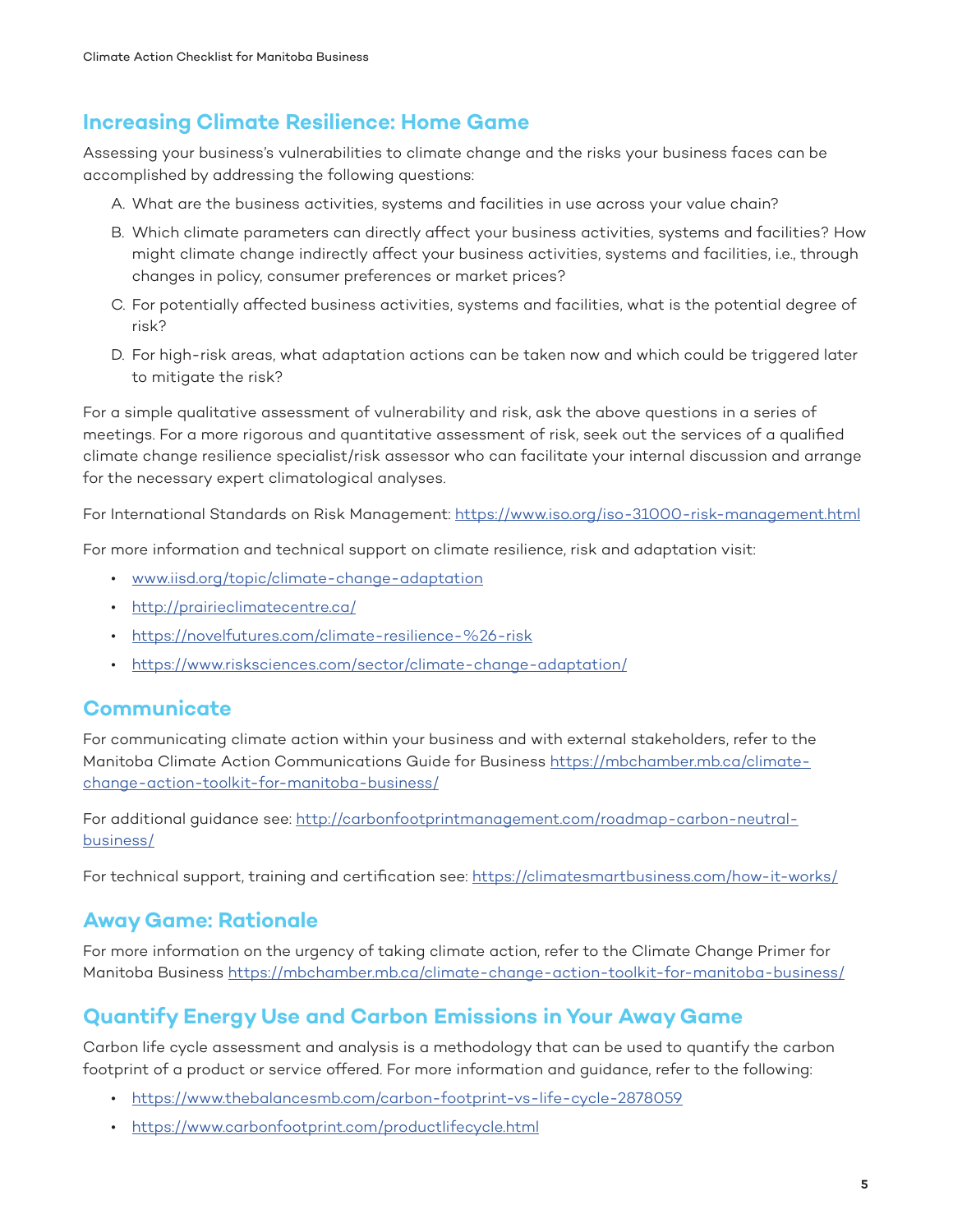- <span id="page-5-0"></span>• [https://www.myclimate.org/get-active/corporate-clients/product-carbon-footprints-pcf-and-life](https://www.myclimate.org/get-active/corporate-clients/product-carbon-footprints-pcf-and-life-cycle-assessments-lca-myclimate/)[cycle-assessments-lca-myclimate/](https://www.myclimate.org/get-active/corporate-clients/product-carbon-footprints-pcf-and-life-cycle-assessments-lca-myclimate/)
- <https://www.agri-footprint.com/life-cycle-assessments-carbon-footprints/>

# **Away Game: Avoid**

Avoid creating carbon emissions through the products and services your business offers, including by recycling or reusing materials, eliminating the use of carbon-intensive materials in your product and service lines.

## **Away Game: Reduce**

In many cases, you may discover that your products and services are already contributing to carbon reductions. If so, great, communicate and brag about this to your employees and stakeholders (see the Manitoba Climate Action Communications Guide for Business, [https://mbchamber.mb.ca/climate](https://mbchamber.mb.ca/climate-change-action-toolkit-for-manitoba-business/)[change-action-toolkit-for-manitoba-business/](https://mbchamber.mb.ca/climate-change-action-toolkit-for-manitoba-business/)). In cases where your products and services result in increased carbon emissions, brainstorm with staff on ways in which such products and services could be made carbon-neutral, for example through: technological changes, using recycled or reusable materials in your manufacturing line, providing guidance to customers on more efficient use of products, offering loans or investments that incentivize carbon reductions, incorporating renewable energy options, or on purchasing carbon offsets.

For guidance on how to reduce energy use and carbon emissions through your product and service lines see:<http://carbonfootprintmanagement.com/roadmap-carbon-neutral-business/>

For technical support, training and certification on reducing energy use and carbon emissions see: <https://climatesmartbusiness.com/how-it-works/>

# **Away Game: Replace**

For guidance on replacing carbon-intensive sources of energy with renewable alternatives see: [http://](http://carbonfootprintmanagement.com/roadmap-carbon-neutral-business/) [carbonfootprintmanagement.com/roadmap-carbon-neutral-business/](http://carbonfootprintmanagement.com/roadmap-carbon-neutral-business/)

For technical support, training and certification see: <https://climatesmartbusiness.com/how-it-works/>

#### **Away Game: Innovate**

For guidance on business innovation for climate change see:

- [https://www.wbcsd.org/Overview/News-Insights/Insights-from-the-President/Business-needs](https://www.wbcsd.org/Overview/News-Insights/Insights-from-the-President/Business-needs-to-do-what-it-does-best-to-innovate-and-set-up-action-plans-to-get-to-a-1.5-degree-world)[to-do-what-it-does-best-to-innovate-and-set-up-action-plans-to-get-to-a-1.5-degree-world](https://www.wbcsd.org/Overview/News-Insights/Insights-from-the-President/Business-needs-to-do-what-it-does-best-to-innovate-and-set-up-action-plans-to-get-to-a-1.5-degree-world)
- <https://www.nbs.net/articles/how-can-businesses-tackle-the-climate-change-catastrophe>
- http://ghgprotocol.org/sites/default/files/ghgp/Product%20Innovation%20Standard %20 [concept%20note%20May%202014.pdf](http://ghgprotocol.org/sites/default/files/ghgp/Product%20Innovation%20Standard_%20concept%20note%20May%202014.pdf)
- [https://www.greenbiz.com/blog/2011/10/18/how-hp-daimler-jci-alstom-are-leading-low-carbon](https://www.greenbiz.com/blog/2011/10/18/how-hp-daimler-jci-alstom-are-leading-low-carbon-innovation)[innovation](https://www.greenbiz.com/blog/2011/10/18/how-hp-daimler-jci-alstom-are-leading-low-carbon-innovation)

For guidance, training and certification see: <https://climatesmartbusiness.com/how-it-works/>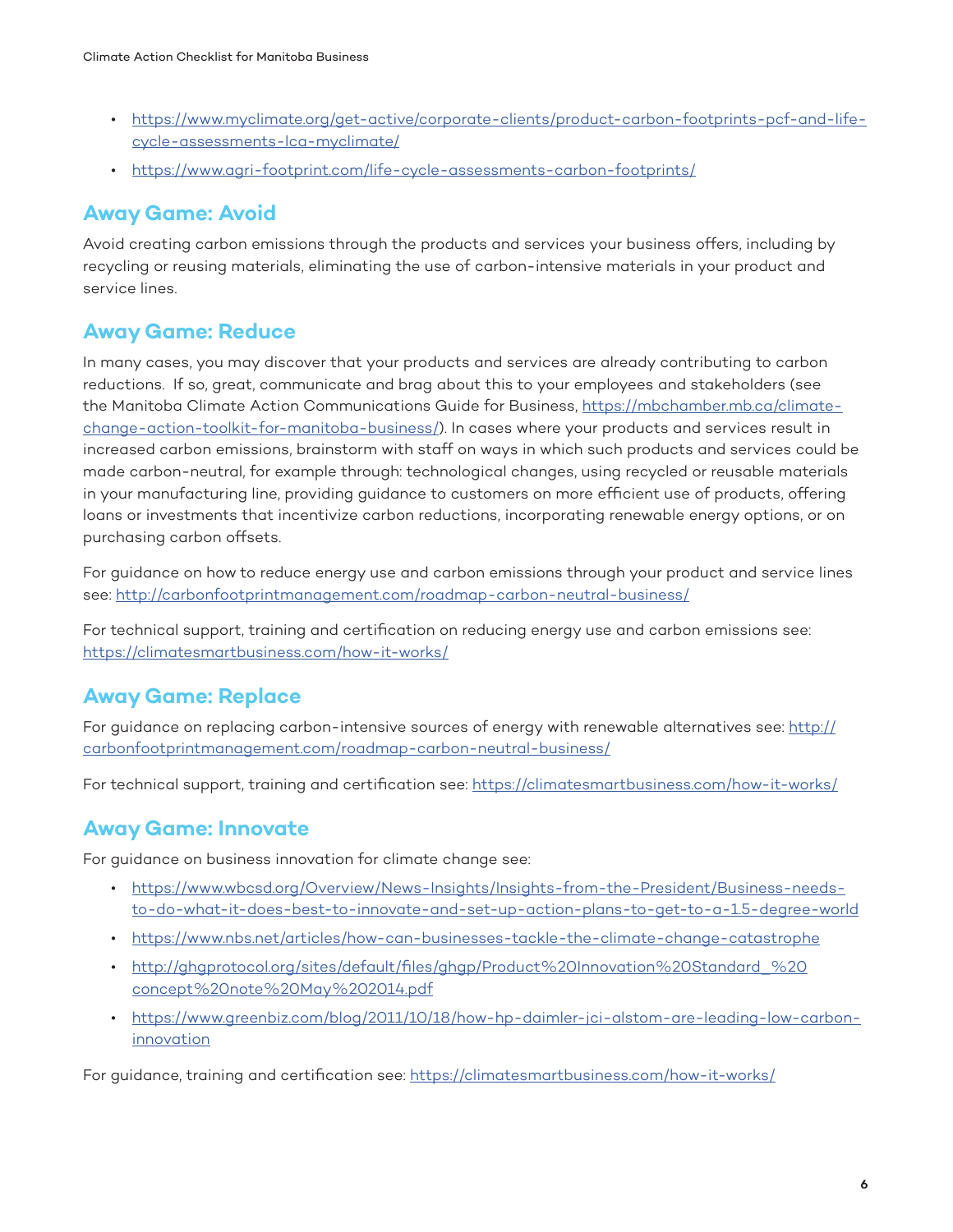# <span id="page-6-0"></span>**Increasing Climate Resilience: Away Game**

Assessing the vulnerability of your products and services to climate change and the risks your business faces can be accomplished by addressing the following questions:

- A. Which climate parameters can directly affect your products and services (i.e., extreme rainfall, flooding, drought, snowpack, ice thickness, etc.)? How might climate change indirectly affect your products and services, i.e., through changes in policy, consumer demand or market prices? For more information on potential physical risks of climate change and indirect risks due to changing market conditions, see the Climate Change Primer for Manitoba Business [https://mbchamber.](https://mbchamber.mb.ca/climate-change-action-toolkit-for-manitoba-business/) [mb.ca/climate-change-action-toolkit-for-manitoba-business/](https://mbchamber.mb.ca/climate-change-action-toolkit-for-manitoba-business/).
- B. For potentially affected products and services, what is the potential degree of risk?
- C. For high-risk areas, what adaptation actions can be taken now and which could be triggered later to mitigate the risk?

For a simple qualitative assessment of vulnerability and risk, the questions above can be asked in a series of regular staff meetings. For a more rigorous and quantitative assessment of risk, seek out the services of a qualified climate change resilience specialist/risk assessor who can facilitate your internal discussion and arrange for the necessary expert climatological analyses.

For International Standards on Risk Management:<https://www.iso.org/iso-31000-risk-management.html>

For more information and technical support on climate resilience, risk and adaptation visit: [www.iisd.org/](http://www.iisd.org/topic/climate-change-adaptation) [topic/climate-change-adaptation](http://www.iisd.org/topic/climate-change-adaptation); [http://prairieclimatecentre.ca/;](http://prairieclimatecentre.ca/) [https://novelfutures.com/climate](https://novelfutures.com/climate-resilience-%26-risk)[resilience-%26-risk;](https://novelfutures.com/climate-resilience-%26-risk)<https://www.risksciences.com/sector/climate-change-adaptation/>

Once actions have been identified for adapting to climate change, it is then possible to identify those climate actions that can reduce carbon emissions while at the same time helping your business adapt to climate change. These types of actions are referred to as co-benefits. You can search for these types of carbon reduction and climate adaptation [co-benefits](https://www.cbc.ca/news/technology/climate-change-mitigation-co-benefits-1.5205552) in your business by cross-referencing your carbon reduction priorities on the one hand with your key vulnerabilities and risks to a changing climate on the other.

#### **Scanning for New Market Opportunities Resulting From Climate Change**

There are a variety of methods and techniques to scan for emerging issues and opportunities, including [foresight and scenario analysis](https://www.iisd.org/foresightgroup/), [SWOT](https://www.thebalancesmb.com/swot-analysis-for-small-business-2951706) analysis, [STEEP](https://pestleanalysis.com/what-is-steep-analysis/) Analysis, [CATWOE](https://businesschange.co.za/what-is-catwoe-analysis/) analysis, etc.

For more information on potential market opportunities resulting from climate change refer to the Climate Change Primer for Manitoba Business [https://mbchamber.mb.ca/climate-change-action-toolkit](https://mbchamber.mb.ca/climate-change-action-toolkit-for-manitoba-business/)[for-manitoba-business/.](https://mbchamber.mb.ca/climate-change-action-toolkit-for-manitoba-business/)

For guidance on foresight and scenario planning visit:

<https://www.iisd.org/foresightgroup/> <https://novelfutures.com/foresight>